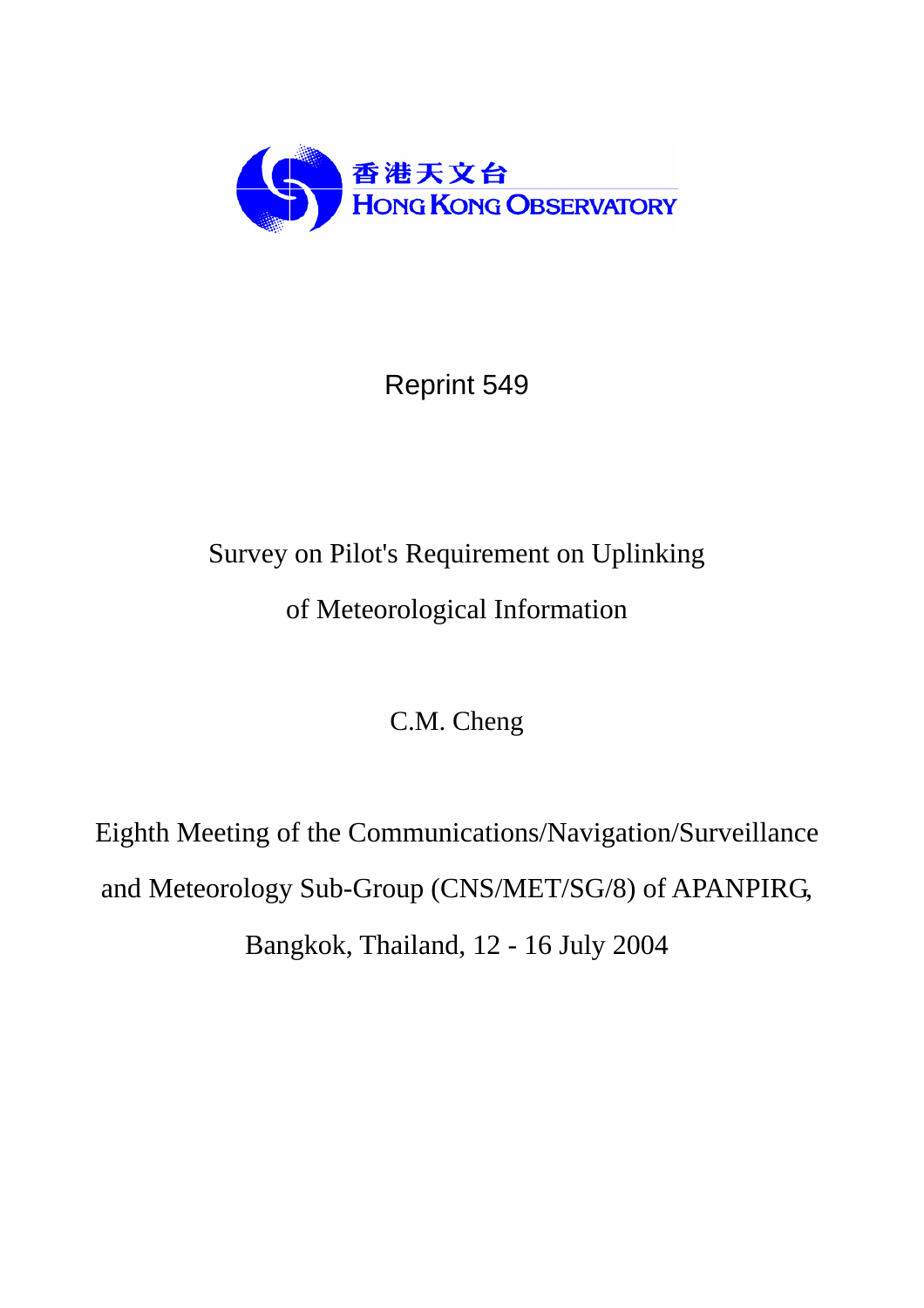

 *International Civil Aviation Organization* **Eighth Meeting of the Communications/Navigation/Surveillance and Meteorology Sub-Group (CNS/MET/SG/8) of APANPIRG**

Bangkok, Thailand, 12 – 16 July 2004

**Agenda Item 13: MET component of the CNS/ATM systems** 

# **SURVEY ON PILOT'S REQUIREMENT ON UPLINKING OF METEOROLOGICAL INFORMATION**

(Presented by Hong Kong, China)

### **SUMMARY**

This paper presents the results of a survey on pilot's requirement of uplinking of meteorological information conducted in Hong Kong, China.

# **1. INTRODUCTION**

1.1 In the Global Air Navigation Plan for CNS/ATM Systems, ICAO sets out a global plan on the implementation of CNS/ATM systems to achieve integrated global air traffic management. To accomplish this goal, Hong Kong, China is carrying out studies and trials on CNS/ATM systems. In respect of meteorological information uplink, Hong Kong, China conducted a survey in early 2004 to solicit views from pilots regarding their requirements of uplinking weather products.

#### **2. PURPOSE OF SURVEY**

2.1 The purpose of the survey was to identify, in respect of meteorological information uplink:

- (a) whether the information required by the pilots are adequately covered by existing weather products and services;
- (b) improvement area on existing weather products and services to meet pilot's need; and
- (c) potential new weather products and services.

2.2 Appendix I contains the survey form. It consists of two sections. The first section pertains to general information such as availability of data link facilities onboard aircraft. The second section is composed of three parts. The first part contains a list of existing meteorological information/products. Pilots were asked to indicate if the existing meteorological information/products are acceptable to them and to indicate their preference on the update frequencies for these information/products. In the second part, pilots were asked to indicate which types of potential new information/products they would require for uplink and to indicate their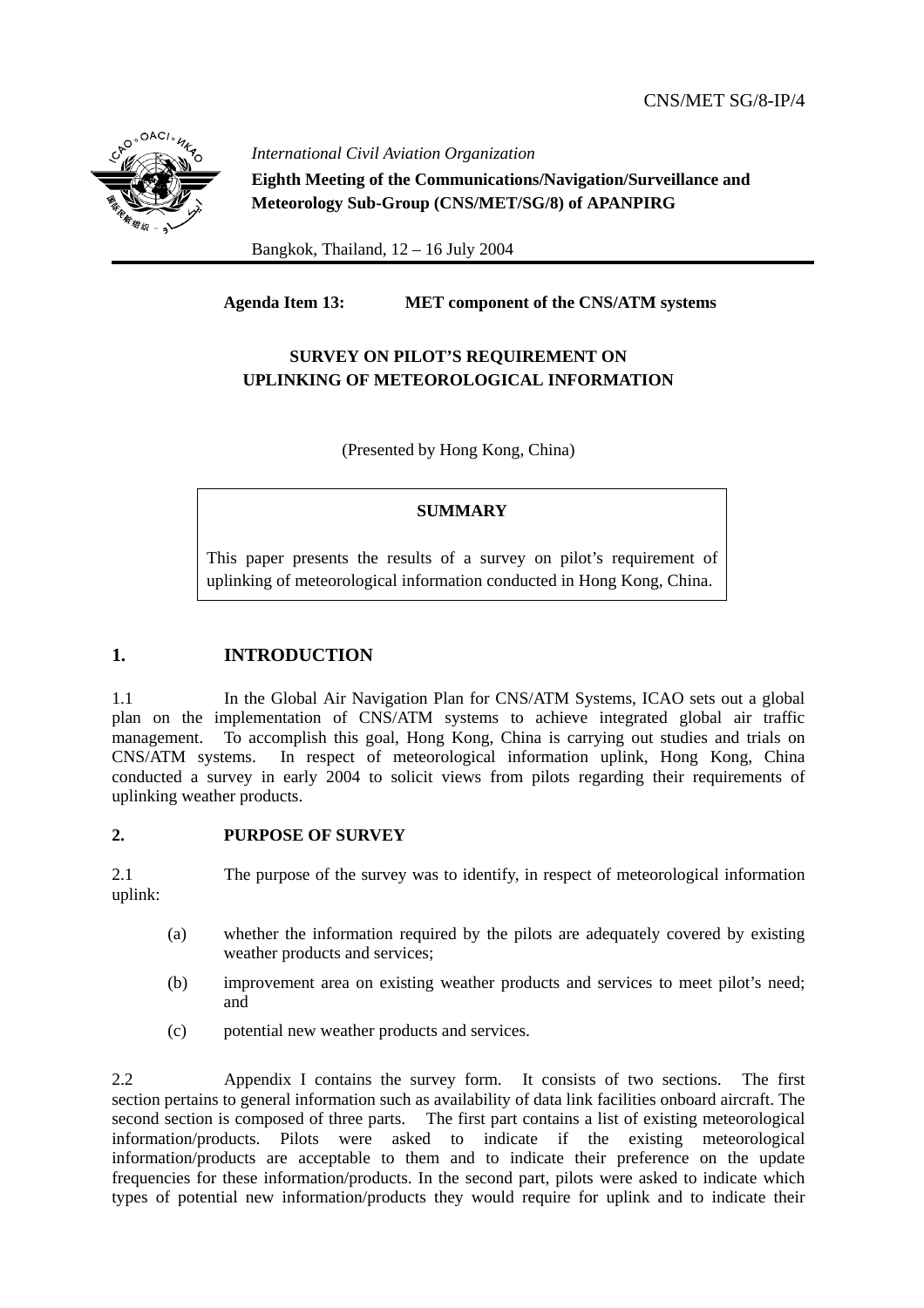preference on the update frequencies for the new information/products. In the third part, pilots were requested to assign priorities 1 to 5 to their choice of five meteorological information/products out of those existing and potential new information/products in the first and second parts. This is to identify the types of meteorological information/products pilots most needed.

#### **3. SURVEY RESULTS**

3.1 A total of 66 replies from pilots of 10 airlines were received. Here below are the results of the survey:

- 3.2 *Data link on-board*
- 3.2.1 Pilots were asked if the aircraft they fly are equipped with data link equipment such as ACARS and CPDLC. Results indicate that a great majority of aircraft the pilots fly are already 'data-link-capable' (ACARS: 95%, CPDLC: 77%).
- 3.3 *Existing meteorological information/products*
- 3.3.1 In respect of acceptability of existing meteorological information/products, most of the pilots who responded to this question considered existing information/products acceptable.
- 3.3.2 Comments from pilots regarding areas for improvement/development for the existing meteorological information/products are summarized as follows:
	- (i) Some pilots indicated a need for the use of plain language for runway weather observations, METAR/SPECI and TAF/Landing Forecast. They also indicated that these three types of information/products be updated only upon significant change, but more frequent update is required for TAF/Landing forecast at time of extreme weather conditions;
	- (ii) For windshear and turbulence alert, some pilots would like the alerts to specify whether they are based on PIREP or not and would like to know the probability of windshear;
	- (iii) For SIGMET, pilots indicated a need to receive them via data links. They also indicated that SIGMETs be updated upon significant change. For SIGMET on tropical cyclone, information on probability of maximum wind speed was considered helpful. For SIGMET on thunderstorm/hail, information on direction and speed of movement was requested;
	- (iv) In respect of Wind/Temp forecast, some pilots indicated a need for closer spacing of data between flight levels for high level (FL 260-630) to allow better assessment of choice of flight levels;
	- (v) Regarding SIGWX forecast, there was a request for all volcanic areas be overlaid. There is also a suggestion for presenting area of turbulence with probability of occurrence.
- 3.3.3 Regarding update frequencies, some pilots indicated that the existing information/products should be made available on request. Apart from 'on request', the most desirable update frequencies indicated by the pilots are shown in Table 1. Here, the most desirable update frequency refers to the range of frequencies which relatively more pilots preferred.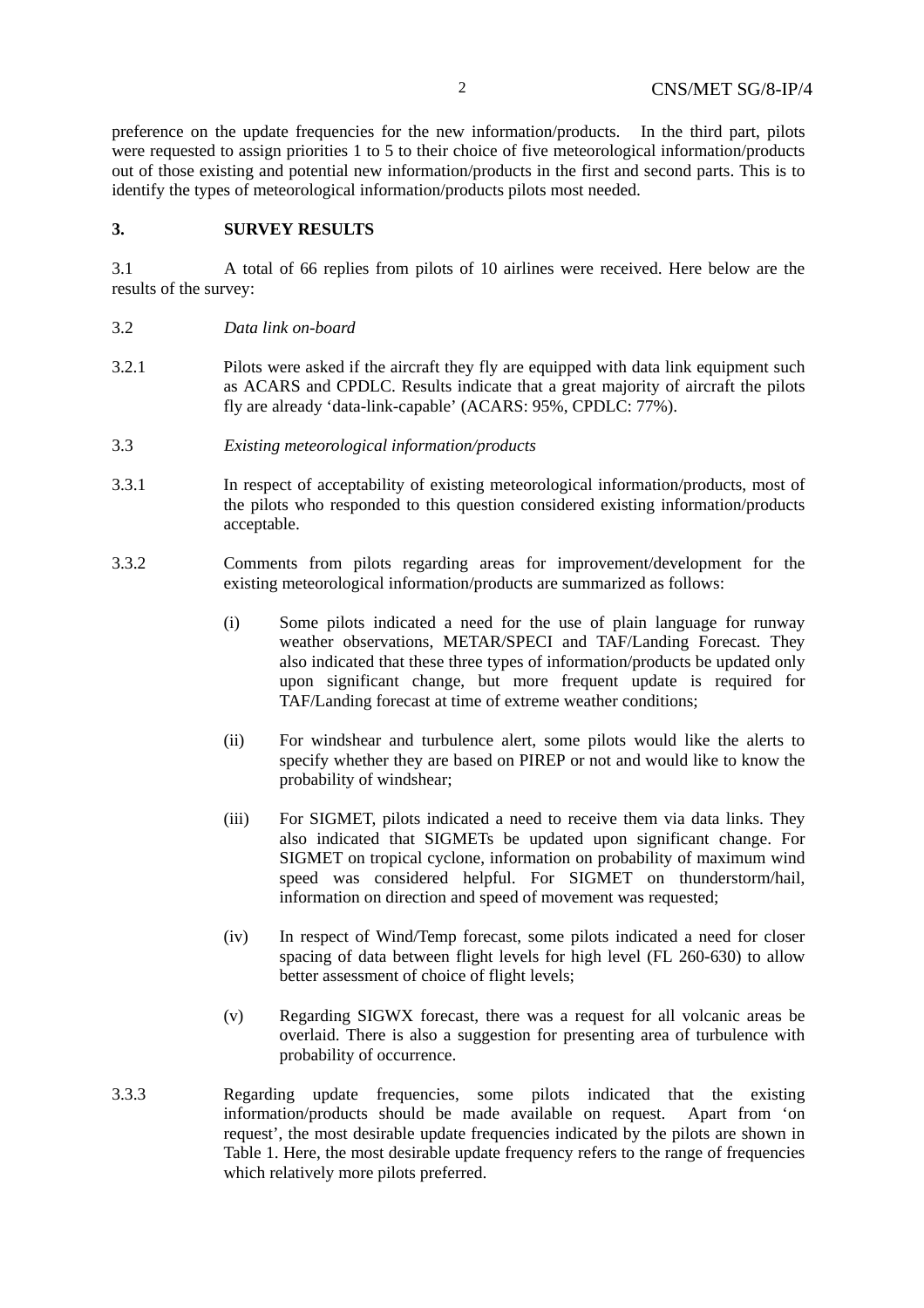- 3.3.4 Generally speaking, the most desirable update frequencies for existing meteorological information are:
	- (i) 30 minutes or less for runway weather observations, METAR/SPECI, and windshear and turbulence alerts;
	- (ii) 1 to 3 hours for TAF/Landing Forecast;
	- (iii) 1 hour or less for SIGMET messages, except for SIGMET of volcanic ash, which some pilots prefer an update frequency of as long as 12 hours; and
	- (iv) 3 to 6 hours for wind/temperature forecast and SIGWX forecast, except for SIGWX forecast for high level, which more pilots prefer 1 to 3 hours.
- 3.4 *Potential new meteorological information/products*
- 3.4.1 Table 1 contains a list of new meteorological information/products that pilots desired, together with the desirable update frequencies.
- 3.5 *Most needed meteorological information/products*
- 3.5.1 Pilots assigned priorities 1 to 5 to their choice of five meteorological information/ products. The following marking scheme was adopted to identify the most-needed information/products:

Mark for priority  $1 = 5$  (highest priority) Mark for priority  $2 = 4$ Mark for priority  $3 = 3$ Mark for priority  $4 = 2$ Mark for priority  $5 = 1$ 

- Total mark =  $\sum_{n=1}^{5}$ 1 (no. of priority  $n(x)$  (mark for priority  $n(x)$ *n no of priority n x mark for priority n*
- 3.5.2 Figure 1 shows the most-needed meteorological information/products in order of priority based on the above marking scheme.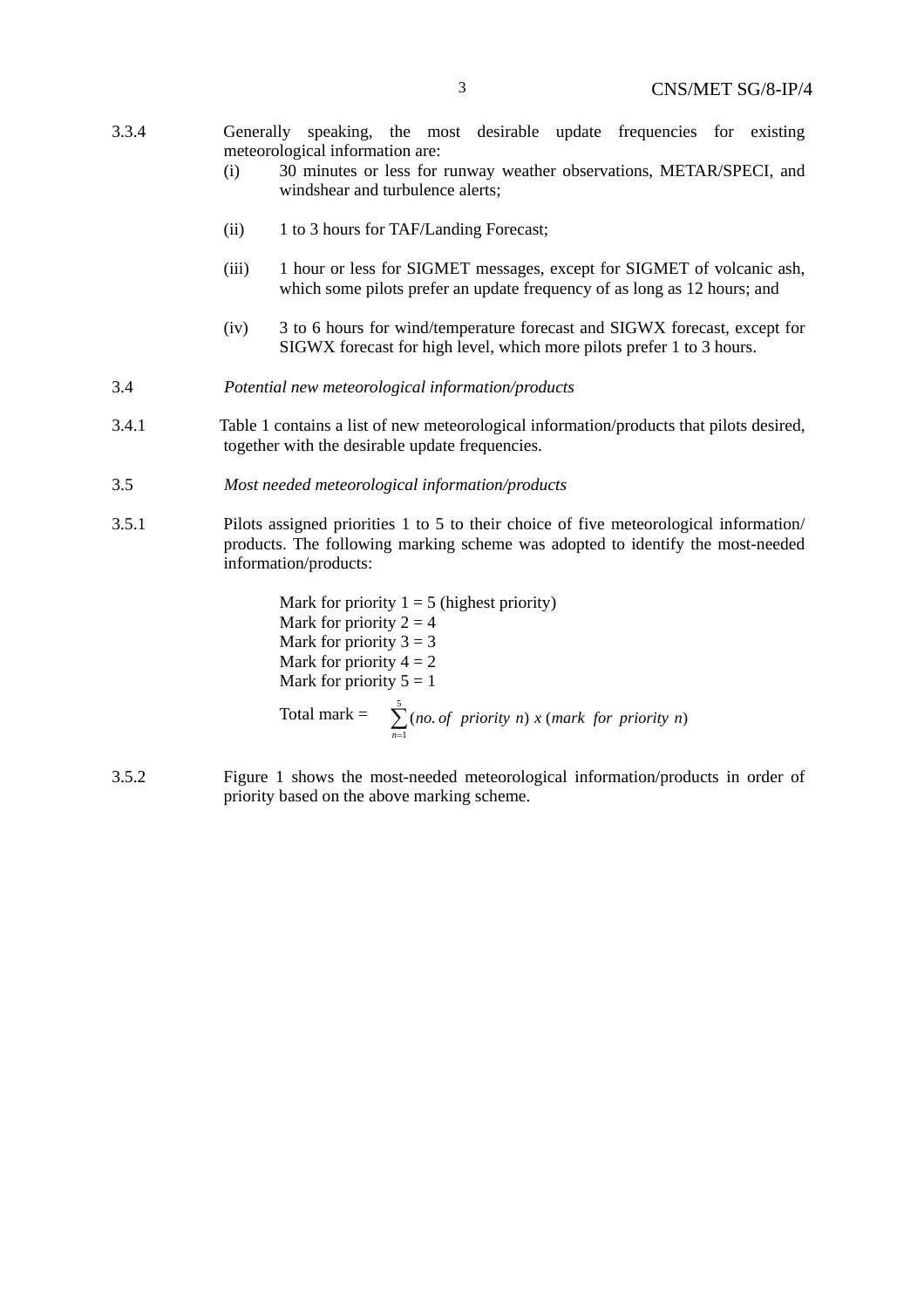

#### **4. REMARKS**

4.1 Among the first five most needed meteorological information/products, windshear and turbulence alerts as well as runway weather observations are currently made available to the pilots through digital ATIS broadcasts and verbal communications by air traffic controllers. These are essential information for pilots to consider on approach.

4.2 Regarding windshear alerting, Hong Kong, China operates a suite of weather sensors for monitoring of windshear and turbulence conditions in and around the Hong Kong International Airport. These include a Terminal Doppler Weather Radar (TDWR), a LIght Detection And Ranging (LIDAR) and a number of anemometers and weather buoys. Recently, efforts are made to automate windshear alerts based on LIDAR data. Hong Kong, China will explore the use of automatic windshear alerts from the windshear and turbulence warning system for uplinking to the cockpit to meet the need of pilots.

4.3 For radar and satellite images, they are currently made available to airline operators for flight planning. For the purpose of uplinking, the presentation format of these images will need to be developed in consultation with users. An effective means of encoding and compressing the images for uplink is also required.

4.4 Runway weather observations and TAF/Landing Forecasts are currently made available to pilots via data links. Pilots can get access to these information via the D-ATIS and D-VOLMET while flying into or out of Hong Kong, China. A way to uplink runway weather observations and TAF/Landing Forecasts at higher frequencies will be explored.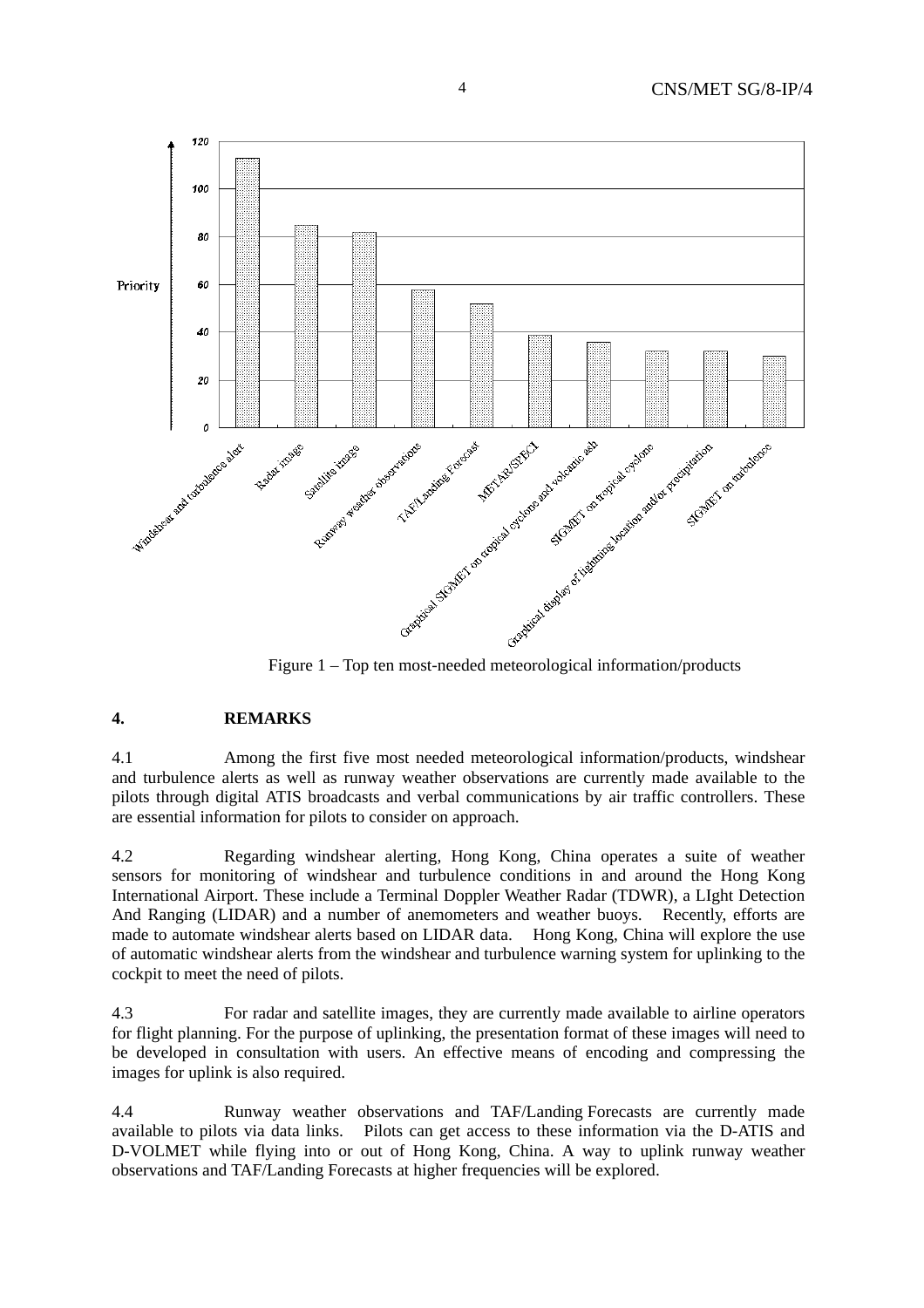4.5 A number of templates for uplinking meteorological information have been developed by ICAO and are available for preparing the uplink products.

4.6 To facilitate uplinking of weather products to the cockpit using minimum bandwidth, it is essential to efficiently encode/compress the data, particularly graphical products. Techniques such as GRIB, BUFR and Weather Huffman have been studied for compressing graphical meteorological information. The availability of ICAO standards for efficient graphical compression would facilitate the development of meteorological graphical information uplink.

4.7 To bring forward meteorological information uplink in Hong Kong, China, the following efforts will be made:

- (a) develop uplink meteorological products using standard templates. For products without standard templates, presentation format may be designed in consultation with users:
- (b) develop communication procedures for secure access taking into consideration the update frequency requirement of pilots;
- (c) explore techniques in encoding/decoding of graphical meteorological products for uplink; and
- (d) identify cost-effective means for uplinking weather products to cockpit in near-term and long-term.

#### **5. ACTION BY THE MEETING**

5.1 The meeting is invited to note the information provided in this paper.

- - - - - - - -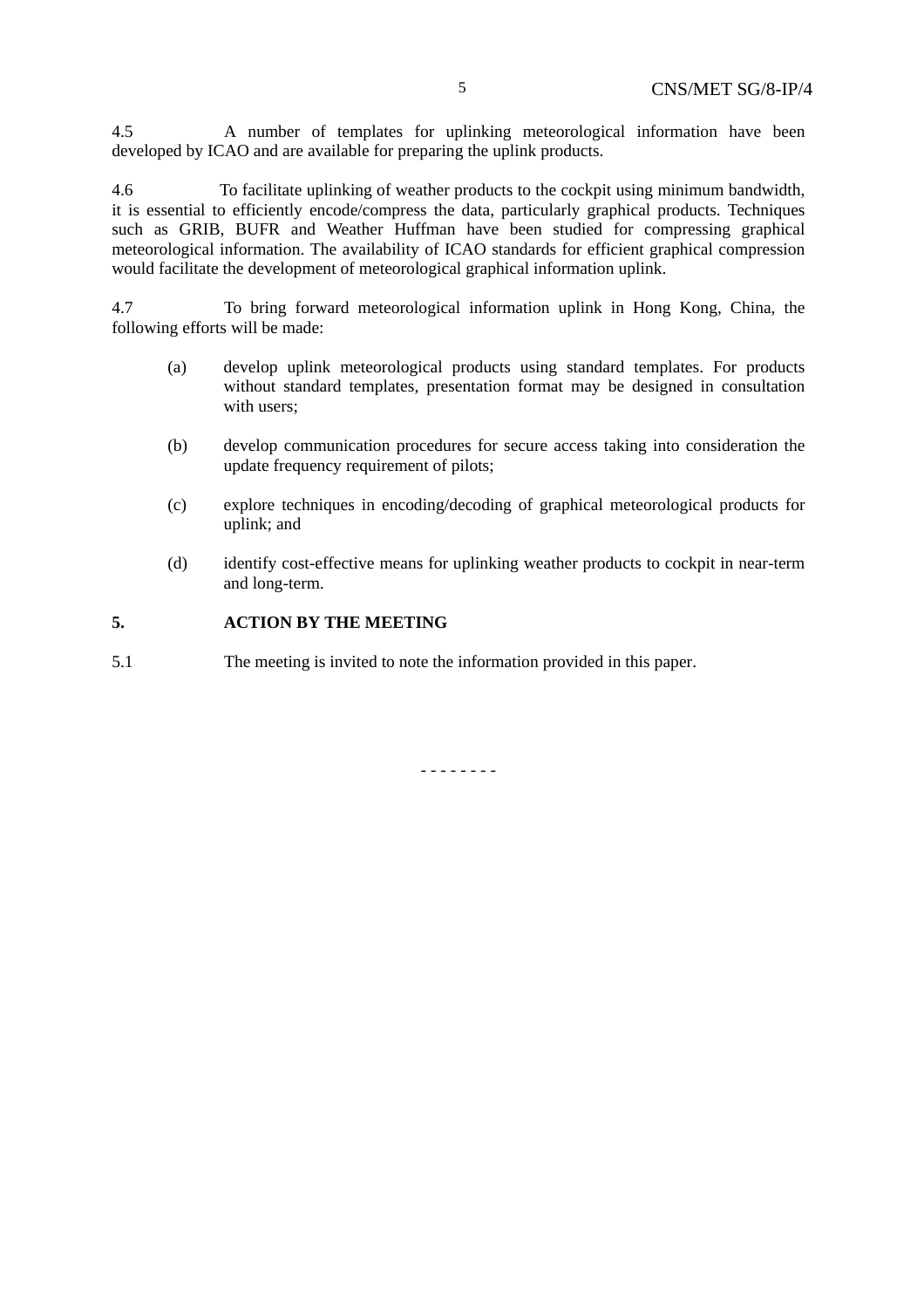| <b>Table 1</b> List of meteorological information/products and the desirable update frequency |  |  |  |
|-----------------------------------------------------------------------------------------------|--|--|--|
| (other than 'on request')                                                                     |  |  |  |

| <b>Meteorological information/products</b>                       | <b>Most desirable</b><br>update frequency |  |  |
|------------------------------------------------------------------|-------------------------------------------|--|--|
| <b>Existing Meteorological information/products</b>              |                                           |  |  |
| Runway weather observations (e.g. winds, RVR)                    | 15-30 min                                 |  |  |
| <b>METAR/SPECI</b>                                               | 15-30 min                                 |  |  |
| TAF/Landing forecast                                             | $1-3h$                                    |  |  |
| Windshear and turbulence alert                                   | $\leq$ =15 min                            |  |  |
| SIGMET on tropical cyclone                                       | $30 \text{ min} - 1 \text{ h}$            |  |  |
| SIGMET on volcanic ash                                           | Diverse result: 30 min - 12 h             |  |  |
| SIGMET on thunderstorm / hail                                    | 15-30 min                                 |  |  |
| <b>SIGMET</b> on turbulence                                      | $\leq$ 15 min                             |  |  |
| Wind/Temp forecast for high level (FL250-630)                    | $3-6h$                                    |  |  |
| Wind/Temp forecast for medium level (FL100-250)                  | $3-6h$                                    |  |  |
| Wind/Temp forecast for low level (FL100 and below)               | $3-6h$                                    |  |  |
| SIGWX forecast for high level (FL250-630)                        | $1-3h$                                    |  |  |
| SIGWX forecast for medium level (FL100-250)                      | $3-6h$                                    |  |  |
| New meteorological information/products                          |                                           |  |  |
| Satellite images                                                 | $30 \text{ min} - 1 \text{ h}$            |  |  |
| Radar images                                                     | 15-30 min                                 |  |  |
| Graphical SIGMET on tropical cyclones and volcanic ash           | $30 \text{ min} - 1 \text{ h}$            |  |  |
| Graphical display of lightning location and/or precipitation     | $15 \text{ min} - 30 \text{ min}$         |  |  |
| Graphical display of vertical cross-section of en-route          | $1 - 6h$                                  |  |  |
| wind/temperature                                                 |                                           |  |  |
| Surface analysis                                                 | 6h                                        |  |  |
| Turbulence report chart                                          | 3 <sub>h</sub>                            |  |  |
| Graphical area forecast for clouds and weather                   | 6 h                                       |  |  |
| Graphical area forecast for turbulence, icing and freezing level | 6 h                                       |  |  |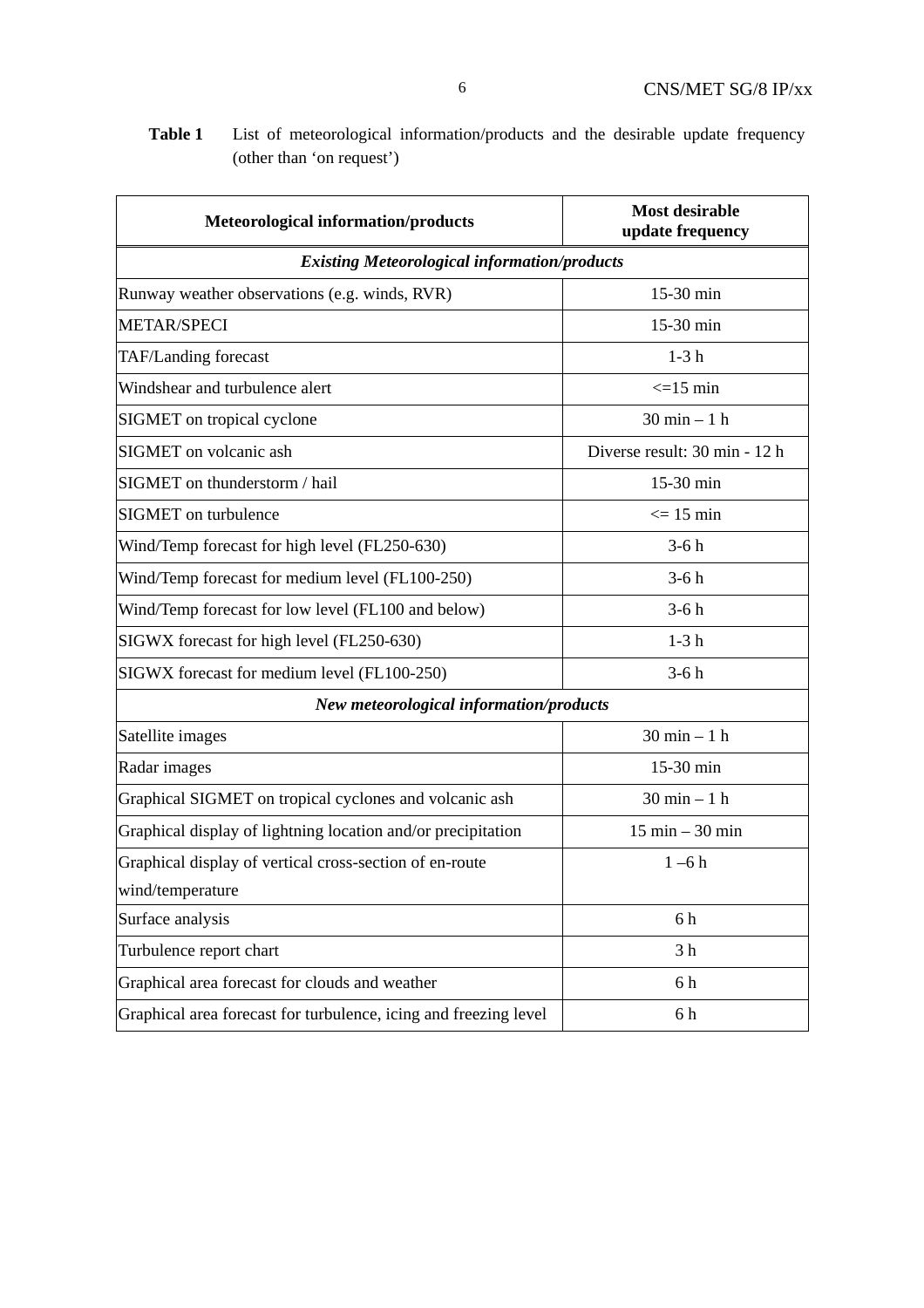



# **Survey on User Requirement on Uplinking Weather Information**

# **Background**

In the Global Air Navigation Plan for CNS/ATM Systems, ICAO sets out a global plan on the implementation of CNS/ATM systems to achieve integrated global air traffic management. To comply with this plan, Hong Kong is conducting studies and trials on CNS/ATM systems. To meet the future meteorological information need of the aviation under the CNS/ATM systems, Hong Kong Observatory is studying, *inter alia*, the uplinking of weather information to the cockpit.

# **Purpose**

The purpose of this survey is to solicit views from the pilots in respect of their requirements on the uplinking of meteorological information to cockpit. Specifically, the survey is focused on the following areas:

- (a) To identify if the information required by the pilots are adequately covered by existing products and services made available to the cockpit;
- (b) To identify the area for improvement on existing products and services to meet the need of the pilots; and
- (c) To identify necessary new products and services for pilots.

The results of the survey will be used by the Hong Kong Observatory in planning of weather information uplink products.

# **Submission of questionnaire**

- (a) Go to the website **http://www.weather.gov.hk/aviat/survey\_2004.htm**, fill in and submit the questionnaire online following the instructions contained therein; or
- (b) Fill in and return the questionnaire to the Hong Kong Observatory by fax ((852) 2375 2645) or by email (amids@hko.gov.hk). A copy of the questionnaire is attached. Softcopy of the questionnaire is available at the abovementioned website.

Deadline for submission: **15 March 2004**.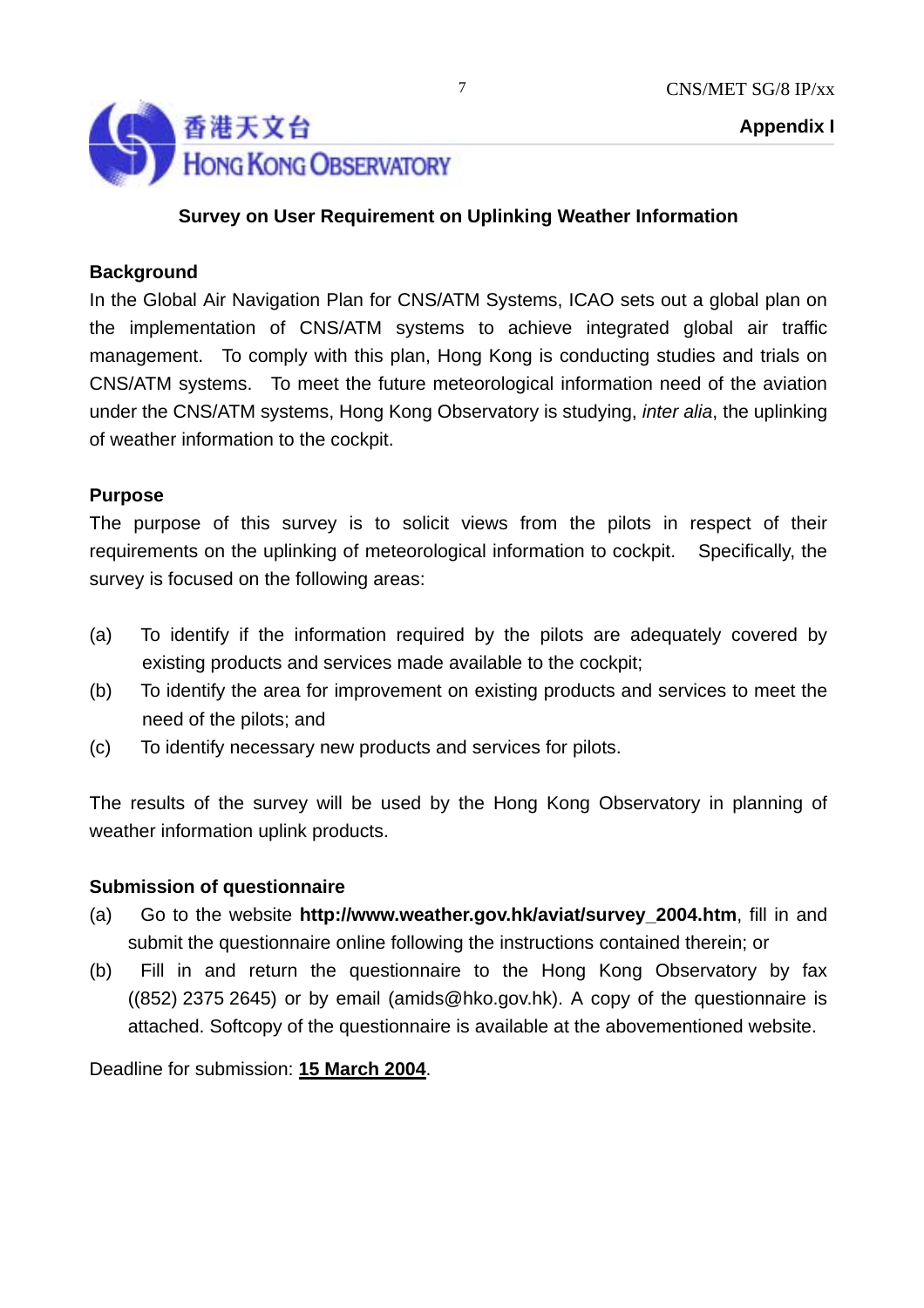

*Thank you for spending your valuable time in responding to this questionnaire. Your views are very useful to the development of meteorological uplink products for aircraft.*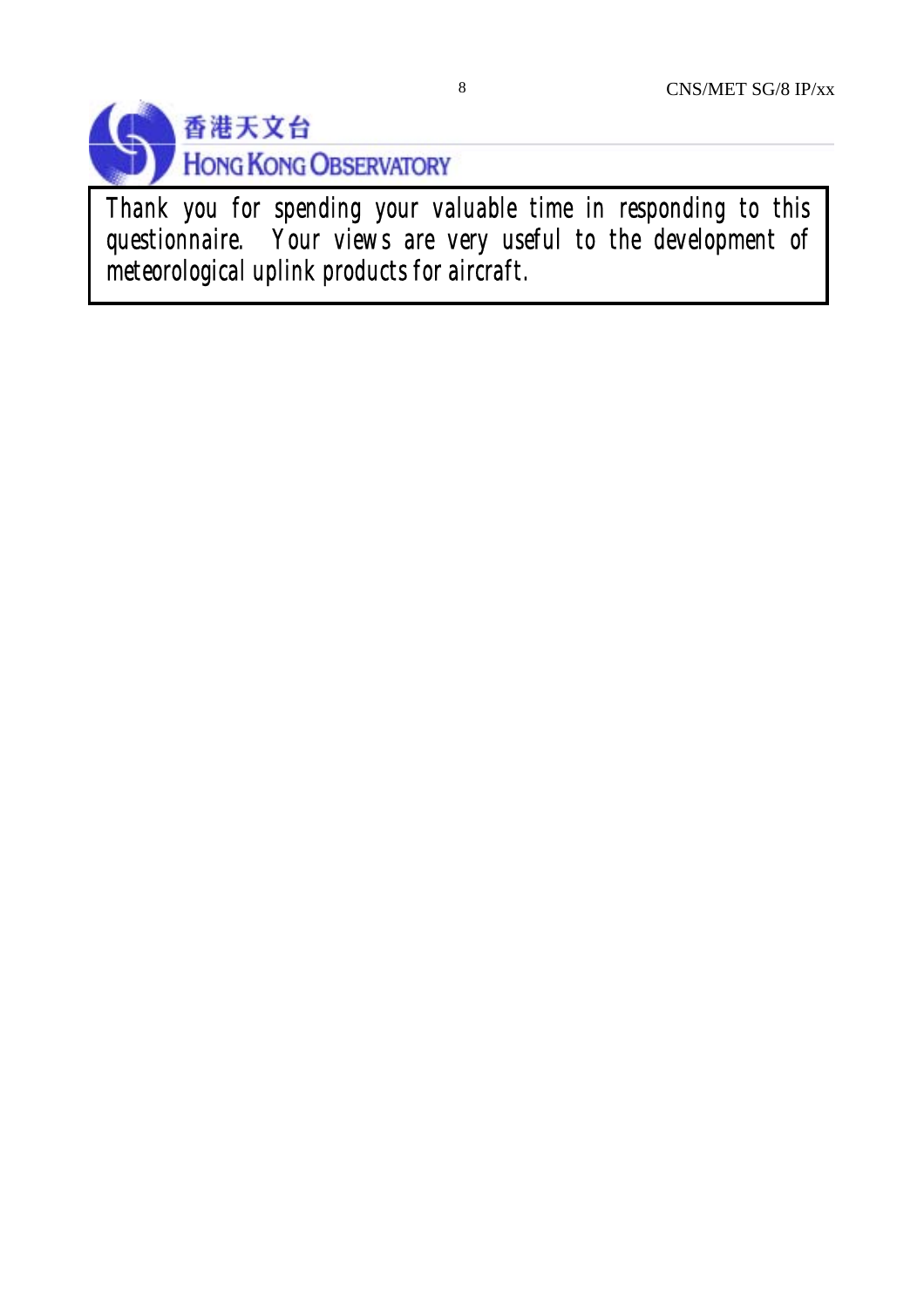To: Aviation Forecast Systems Division Hong Kong Observatory 134A, Nathan Road Kowloon Hong Kong Fax: *(852) 2375 2645*

Please provide the information below. The information will be used only for communication with you when required.

| Signature (not required if questionnaire<br><i>is returned by email):</i> |
|---------------------------------------------------------------------------|
| Name:                                                                     |
| Email:                                                                    |
| Position:                                                                 |
| Airline:                                                                  |
| Date:                                                                     |
|                                                                           |

# **Section I – General information**

*Please insert a tick on the relevant check box and provide details as appropriate.* 

1. Please indicate the current type(s) of aircraft you are flying (e.g. A320, B737, B747, MD-11)

| 2. | Please indicate your total flying hours:                                                                        |          |           |  |
|----|-----------------------------------------------------------------------------------------------------------------|----------|-----------|--|
| 3. | Is the aircraft you fly capable of flying in:                                                                   |          |           |  |
|    | • Cat I                                                                                                         | • Cat II | • Cat III |  |
| 4. | Is the aircraft you fly equipped with the following data $link(s)$ ? (can select more than one<br><i>item</i> ) |          |           |  |
|    | <b>ACARS</b><br>$\bullet$                                                                                       | PDLC.    |           |  |

• Other (please specify):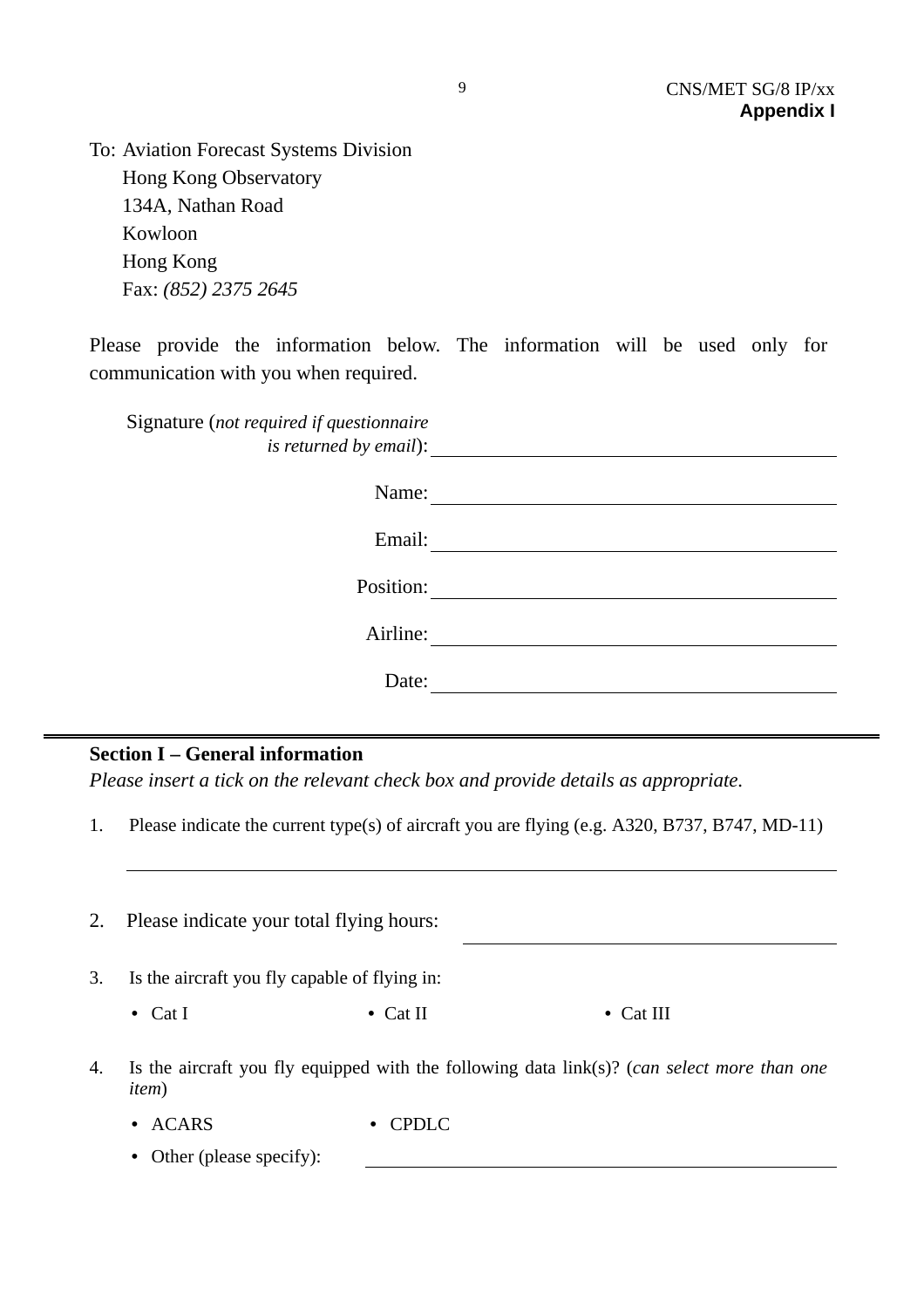#### **Section II – Areas for improvement/development on meteorological information/products**  *Part A Existing meteorological information/products*

| Meteorological information / products |                                                    | <b>Information / products</b><br>acceptable?<br>$A = acceptable$<br>$I =$ improvement required<br>$N =$ new product required | Expected update frequency of information /<br>Area for improvement / development in respect of<br>content / format of information / product. (e.g.<br>products<br>require graphic-based products). Please provide<br>(please select a box and fill in information<br>details below.<br>as appropriate) |  |  |
|---------------------------------------|----------------------------------------------------|------------------------------------------------------------------------------------------------------------------------------|--------------------------------------------------------------------------------------------------------------------------------------------------------------------------------------------------------------------------------------------------------------------------------------------------------|--|--|
| Aerodrome weather information:        |                                                    |                                                                                                                              |                                                                                                                                                                                                                                                                                                        |  |  |
| $\mathbf{A}$                          | Runway weather observations (e.g. winds, RVR)      | $\bullet$ A<br>$\cdot$ I<br>$\bullet$ N                                                                                      | $\bullet$ __ min. $\bullet$ __ hour $\bullet$ on request                                                                                                                                                                                                                                               |  |  |
| B                                     | <b>METAR/SPECI</b>                                 | $\bullet$ I<br>$\bullet$ A<br>$\bullet$ N                                                                                    | $\bullet$ __ min. $\bullet$ __ hour $\bullet$ on request                                                                                                                                                                                                                                               |  |  |
| $\mathbf C$                           | TAF/Landing forecast                               | $\bullet$ I<br>$\bullet$ N<br>$\bullet$ A                                                                                    | $\cdot$ _ min. $\cdot$ _ hour $\cdot$ on request                                                                                                                                                                                                                                                       |  |  |
|                                       | Hazardous weather warning for aerodrome:           |                                                                                                                              |                                                                                                                                                                                                                                                                                                        |  |  |
| D                                     | Windshear and turbulence alert                     | $\cdot$ I<br>$\bullet$ N<br>$\bullet$ A                                                                                      | $\cdot$ _ min. $\cdot$ _ hour $\cdot$ on request                                                                                                                                                                                                                                                       |  |  |
|                                       | Warning of significant weather:                    |                                                                                                                              |                                                                                                                                                                                                                                                                                                        |  |  |
| E                                     | SIGMET on tropical cyclone                         | $\bullet$ A<br>$\bullet$ I<br>$\bullet$ N                                                                                    | $\cdot$ _ min. $\cdot$ _ hour $\cdot$ on request                                                                                                                                                                                                                                                       |  |  |
| F                                     | SIGMET on volcanic ash                             | $\bullet$ N<br>$\bullet$ I<br>$\bullet$ A                                                                                    | $\bullet$ __ min. $\bullet$ __ hour $\bullet$ on request                                                                                                                                                                                                                                               |  |  |
| $\mathbf G$                           | SIGMET on thunderstorm / hail                      | $\bullet$ I<br>$\bullet$ A<br>$\bullet$ N                                                                                    | $\bullet$ __ min. $\bullet$ __ hour $\bullet$ on request                                                                                                                                                                                                                                               |  |  |
| H                                     | SIGMET on turbulence                               | $\bullet$ I<br>$\bullet$ N<br>$\bullet$ A                                                                                    | $\bullet$ __ min. $\bullet$ __ hour $\bullet$ on request                                                                                                                                                                                                                                               |  |  |
| En-route forecasts:                   |                                                    |                                                                                                                              |                                                                                                                                                                                                                                                                                                        |  |  |
| 1                                     | Wind/Temp forecast for high level (FL250-630)      | $\bullet$ A<br>$\cdot$ I<br>$\bullet$ N                                                                                      | $\bullet$ __ min. $\bullet$ __ hour $\bullet$ on request                                                                                                                                                                                                                                               |  |  |
| $\mathbf{J}$                          | Wind/Temp forecast for medium level (FL100-250)    | $\bullet$ A<br>$\cdot$ I<br>$\bullet$ N                                                                                      | $\bullet$ __ min. $\bullet$ __ hour $\bullet$ on request                                                                                                                                                                                                                                               |  |  |
| $\mathbf K$                           | Wind/Temp forecast for low level (FL100 and below) | $\bullet$ A<br>$\cdot$ I<br>$\bullet$ N                                                                                      | $\bullet$ __ min. $\bullet$ __ hour $\bullet$ on request                                                                                                                                                                                                                                               |  |  |
| L                                     | SIGWX forecast for high level (FL250-630)          | $\bullet$ I<br>$\bullet$ N<br>$\bullet$ A                                                                                    | $\cdot$ _ min. $\cdot$ _ hour $\cdot$ on request                                                                                                                                                                                                                                                       |  |  |
| M                                     | SIGWX forecast for medium level (FL100-250)        | $\bullet$ I<br>$\bullet$ N<br>$\bullet$ A                                                                                    | $\bullet$ __ min. $\bullet$ __ hour $\bullet$ on request                                                                                                                                                                                                                                               |  |  |
|                                       | Others (please specify details):                   |                                                                                                                              |                                                                                                                                                                                                                                                                                                        |  |  |
| N                                     |                                                    | $\bullet$ I<br>$\bullet$ N<br>$\bullet$ A                                                                                    | $\bullet$ __ min. $\bullet$ __ hour $\bullet$ on request                                                                                                                                                                                                                                               |  |  |
| $\mathbf 0$                           |                                                    | $\bullet$ N<br>$\cdot$ I<br>$\bullet$ A                                                                                      | $\bullet$ __ min. $\bullet$ __ hour $\bullet$ on request                                                                                                                                                                                                                                               |  |  |
| P                                     |                                                    | $\bullet$ I<br>$\bullet$ N<br>$\bullet$ A                                                                                    | $min.$ $\bullet$<br>$hour \cdot on request$                                                                                                                                                                                                                                                            |  |  |
| Q                                     |                                                    | $\cdot$ I<br>$\bullet$ N<br>$\bullet$ A                                                                                      | $\bullet$ __ min. $\bullet$ __ hour $\bullet$ on request                                                                                                                                                                                                                                               |  |  |